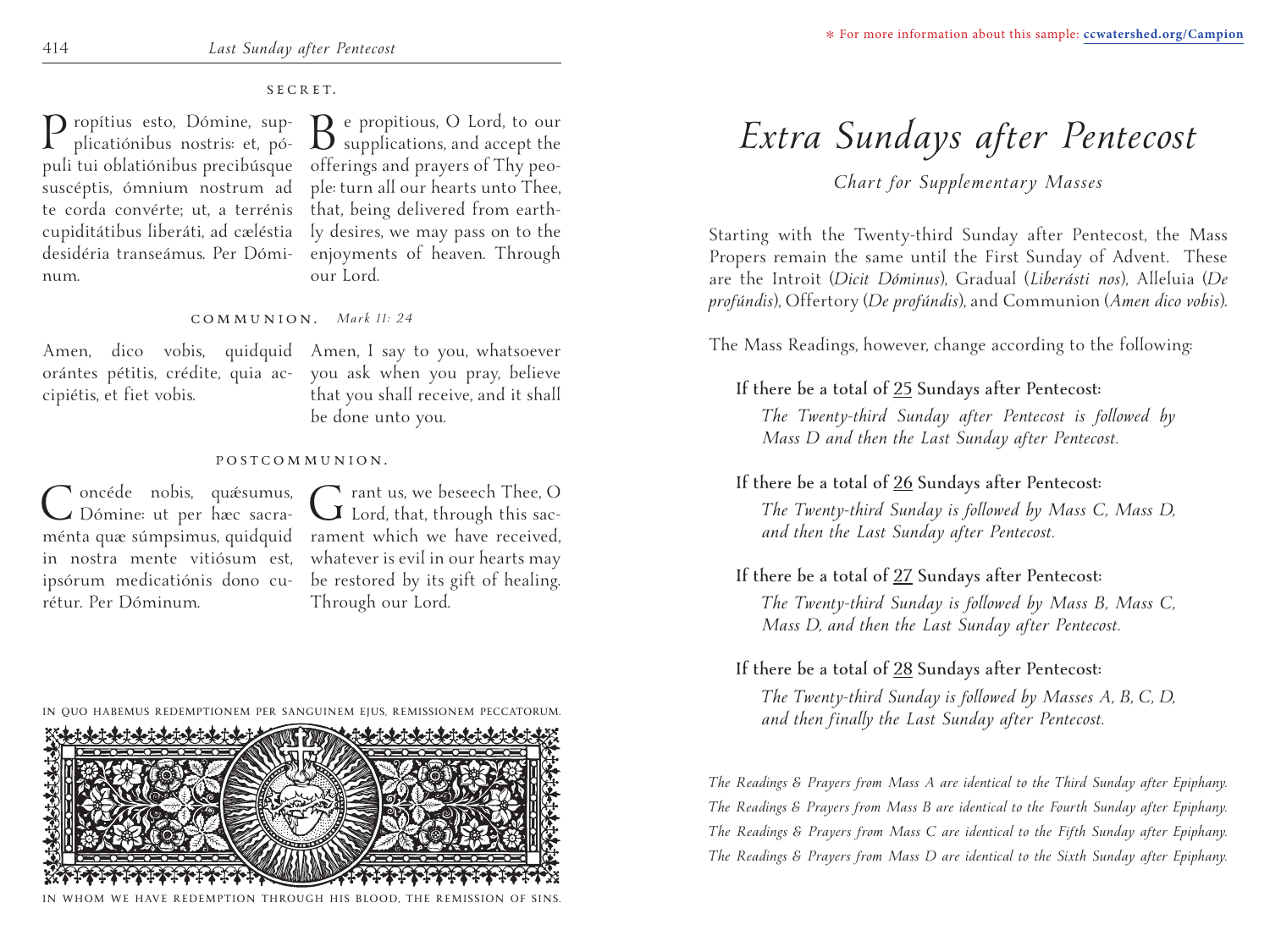# *Supplementary Mass A*

*I I Classis — Dominica Tertia quæ superfuit post Epiphaniam*

INTROIT. *Jer 29: 11, 12, 14*

Dicit Dóminus: Ego cógito cogitatiónes pacis, et non tátem Jacob. y. Glória Patri.

afflictiónis: invocábitis me, et ego of affliction; you shall call upon exáudiam vos: et redúcam capti-Me and I will hear you; and I will vitátem vestram de cunctis locis. bring back your captivity from (Ps 84: 2) Benedixísti, Dómine, all places. (Ps 84: 2) Lord, Thou terram tuam: avertísti captivi-hast blessed Thy land: Thou hast The Lord saith, I think<br>thoughts of peace, and not turned away the captivity of Jacob.  $\hat{\mathbf{y}}$ . Glory.

#### COLLECT.

O mnípotens sempitérne De-us, infirmitátem nostram propítius réspice: atque, ad protegéndum nos, déxteram tuæ majestátis exténde. Per Dóminum.

 $A$  lmighty, eternal God, look<br>with mercy upon our infirmities, and stretch forth the right hand of Thy majesty to protect us. Through our Lord.

EPISTLE. *Rom 12: 16-21*

# *ad Romános.*

 $\Gamma$  ratres: Nolíte esse prudéntes  $B$  rethren, be not wise in your appear and provident system. vosmetípsos:

## *Léctio Epístolæ beáti Pauli Apóstoli Lesson from the Epistle of blessed Paul the Apostle to the Romans.*

malum pro malo reddéntes: rendering evil for evil: providing providéntes bona non tantum good things not only in the sight coram Deo, sed étiam coram óm-of God, but also in the sight of nibus homínibus. Si fíeri potest, men. If it be possible, as much quod ex vobis est, cum ómnibus as it is in you, having peace with  $B$  rethren, be not wise in your<br>own conceits. To no man

homínibus pacem habéntes: Non all men. Revenge not yourselves, vosmetípsos defendéntes, carís-my dearly beloved; but give simi, sed date locum iræ. Scrip-place unto wrath, for it is writtum est enim: Mihi vindícta: ego ten, Revenge is mine; I will repay, retríbuam, dicit Dóminus. Sed saith the Lord. But if thy enemy si esuríerit inimícus tuus, ciba be hungry, give him to eat; if he illum: si sitit, potum da illi: hoc thirst, give him to drink, for doenim fáciens, carbónes ignis cóngeres super caput ejus. Noli vinci fire upon his head. Be not overa malo, sed vince in bono malum. come by evil, but overcome evil

ing this, thou shalt heap coals of by good.

#### GRADUAL & ALLELUIA. *Ps 43: 8-9 & Ps 129: 1-2*

Liberásti nos, Dómine, ex affligén-Thou hast delivered us, O Lord, tibus nos: et eos, qui nos odérunt, confudísti. V. In Deo laudábimur tota die, et in nómine tuo confitébimur in sǽcula.

Allelúja, allelúja. V. De profúndis Alleluia, alleluia. V. From the clamávi ad te, Dómine: Dómine, exáudi oratiónem meam. Allelúja.

from them that afflict us: and hast put them to shame that hate us.  $\hat{y}$ . In God we will glory all the day: and in Thy name we will give praise for ever.

depths I have cried to Thee, O Lord: Lord, hear my prayer. Alleluia.

GOSPEL. *Matt 8: 1-13*

### X *Sequéntia sancti Evangélii secún-*X *Continuation of the Holy Gospel according to St. Matthew.*

 $A$ <sup>t</sup> that time, when Jesus was<br>come down from the moun-

# *dum Matthǽum.*

I n illo témpore: Cum descendís-set Jesus de monte, secútæ sunt eum turbæ multæ: et ecce, tain, great multitudes followed leprósus véniens adorábat eum, Him; and behold a leper came dicens: Dómine, si vis, potes me and adored Him, saying, Lord, mundáre. Et exténdens Jesus ma-if Thou wilt Thou canst make num, tétigit eum, dicens: Volo. me clean. And Jesus stretching Mundáre. Et conféstim mundáta forth His hand, touched him, est lepra ejus. Et ait illi Jesus: Vide, saying, I will, be thou made némini díxeris: sed vade, osténde clean: and forthwith his leprosy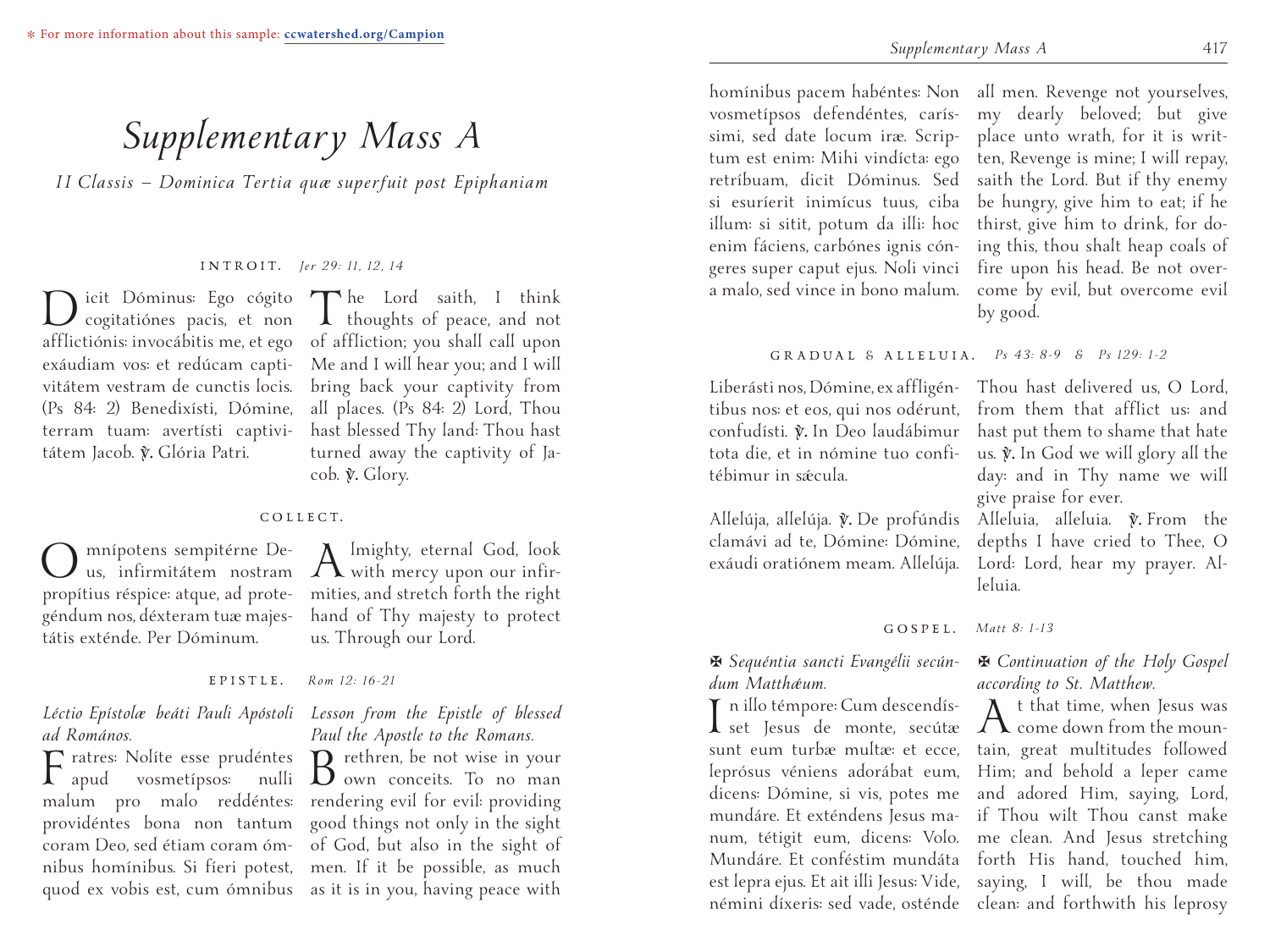te sacerdóti, et offer munus, quod was cleansed. And Jesus saith to præcépit Móyses, in testimóni-him, See thou tell no man: but um illis. Cum autem introísset go, show thyself to the priest, Caphárnaum, accéssit ad eum and offer the gift which Mocentúrio, rogans eum et dicens: ses commanded for a testimony Dómine, puer meus jacet in domo unto them. And when He had paralýticus, et male torquétur. Et entered into Capharnaum, there ait illi Jesus: Ego véniam, et curá-came to Him a centurion bebo eum. Et respóndens centúrio, seeching Him, and saying, Lord, ait: Dómine, non sum dignus, ut my servant lieth at home sick of intres sub tectum meum: sed tan-the palsy, and is grievously tortum dic verbo, et sanábitur puer mented. And Jesus saith to him, I meus. Nam et ego homo sum sub will come and heal him. And the potestáte constitútus, habens sub centurion making answer, said, me mílites, et dico huic: Vade, Lord, I am not worthy that Thou et vadit; et álii: Veni, et venit; et shouldst enter under my roof: servo meo: Fac hoc, et facit. Au-but only say the word, and my diens autem Jesus, mirátus est, servant shall be healed. For I also et sequéntibus se dixit: Amen, am a man subject to authority, dico vobis, non invéni tantam fi-having under me soldiers: and I dem in Israël. Dico autem vobis, say to this man, Go, and he goeth: quod multi ab Oriénte et Occi-and to another, Come, and he codénte vénient, et recúmbent cum meth: and to my servant, Do this, Abraham et Isaac et Jacob in and he doth it. And Jesus hearing regno cælórum: fílii autem regni this, marvelled; and said to them ejiciéntur in ténebras exterióres: that followed Him, Amen I say ibi erit fletus et stridor déntium. to you, I have not found so great Et dixit Jesus centurióni: Vade et, faith in Israel. And I say to you, sicut credidísti, fiat tibi. Et saná-that many shall come from the tus est puer in illa hora.

east and the west, and shall sit down with Abraham, Isaac, and

Jacob in the kingdom of heaven; but the children of the kingdom shall be cast into the exterior darkness: there shall be weeping and gnashing of teeth. And Jesus said to the centurion, Go, and as thou hast believed, so be it done to thee: and the servant was healed at the same hour.

#### OFFERTORY. *Ps 129: 1-2*

De profúndis clamávi ad te, From the depths I have cried out Dómine: Dómine, exáudi oratió-to Thee, O Lord: Lord, hear my nem meam: de profúndis clamávi prayer: from the depths I have ad te, Dómine.

cried out to Thee, O Lord.

#### SECRET.

He ac hóstia, Dómine, quá-<br>
sumus, emúndet nostra May this offering, we bedelícta: et, ad sacrifícium cele-out our sins, and sanctify the brándum, subditórum tibi cór-bodies and minds of Thy serpora mentésque sanctíficet. Per vants for the celebration of the Dóminum.

sacrifice. Through our Lord.

#### COMMUNION. *Mark 11: 24*

Amen, dico vobis, quidquid Amen, I say to you, whatsoever orántes pétitis, crédite, quia ac-you ask when you pray, believe cipiétis, et fiet vobis.

that you shall receive, and it shall be done unto you.

#### POSTCOMMUNION.

Quos tantis, Dómine, largíris uti mystériis: quǽsumus; ut efféctibus nos eórum veráciter aptáre dignéris. Per Dóminum.

O Lord, Who dost give freely the enjoyment of so great mysteries, we beseech Thee that Thou wouldst vouchsafe to render us truly worthy to receive their effects. Through our Lord.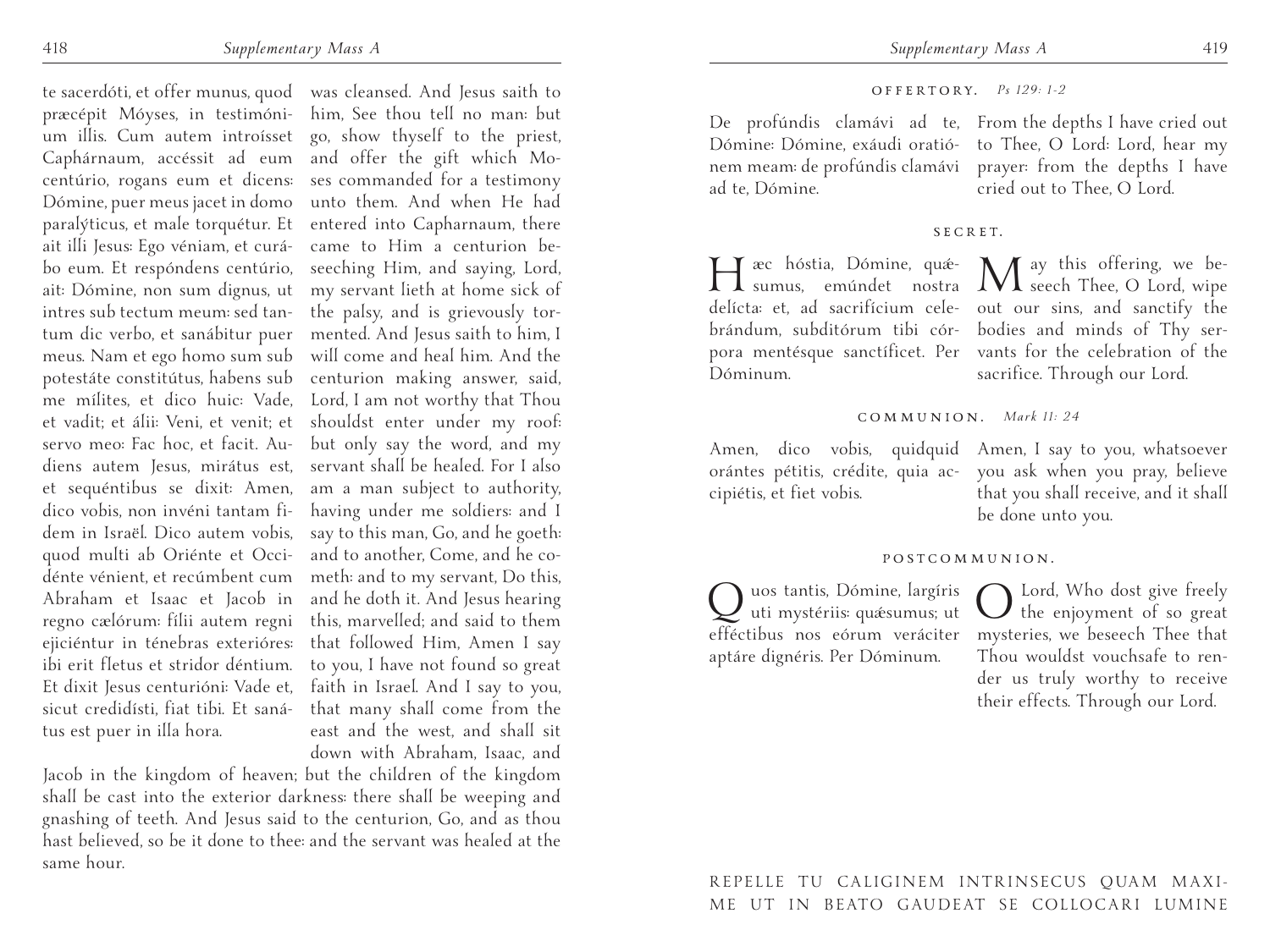# *Supplementary Mass B*

*I I Classis — Dominica Quarta quæ superfuit post Epiphaniam*

INTROIT. *Jer 29: 11, 12, 14*

Dicit Dóminus: Ego cógito cogitatiónes pacis, et non (Ps 84: 2) Benedixísti, Dómine, tátem Jacob. y. Glória Patri.

afflictiónis: invocábitis me, et ego of affliction; you shall call upon exáudiam vos: et redúcam capti-Me and I will hear you; and I will vitátem vestram de cunctis locis. bring back your captivity from terram tuam: avertísti captivi-hast blessed Thy land: Thou hast The Lord saith, I think<br>thoughts of peace, and not all places. (Ps 84: 2) Lord, Thou turned away the captivity of Jacob.  $\hat{\mathbf{y}}$ . Glory.

#### COLLECT.

Deus, qui nos, in tantis perículis constitútos, pro humána scis fragilitáte non posse subsístere: da nobis salútem mentis et córporis; ut ea, quæ pro peccátis nostris pátimur, te adjuvánte vincámus. Per Dóminum.

O God, Who knowest that we are beset by perils so great as to be unendurable because of our human frailty, grant us health of mind and body, so that by Thine assistance we may conquer the things with which we are afflicted because of our sins. Through our Lord.

#### EPISTLE. *Rom 13: 8-10*

# *Paul the Apostle to the Romans.*

 $\mathbf{B}$  rethren, owe no man any<br>thing, but to love one anoth-

legem implévit. Nam: Non adul-hath fulfilled the law. For thou terábis, Non occídes, Non furá-shalt not commit adultery, thou beris, Non falsum testimónium shalt not kill, thou shalt not steal, dices, Non concupísces: et si thou shalt not bear false witness, quod est áliud mandátum, in hoc thou shalt not covet, and if there verbo instaurátur: Díliges próximum tuum sicut teípsum. Diléctio próximi malum non operátur. Plenitúdo ergo legis est diléctio.

be any other commandment, it is comprised in this word, thou shalt love thy neighbor as thyself. The love of our neighbor worketh no evil. Love, therefore, is the fulfilling of the law.

#### GRADUAL & ALLELUIA. *Ps 43: 8-9 & Ps 129: 1-2*

Liberásti nos, Dómine, ex affligén-Thou hast delivered us, O Lord, tibus nos: et eos, qui nos odérunt, confudísti. V. In Deo laudábimur tota die, et in nómine tuo confitébimur in sǽcula.

Allelúja, allelúja. V. De profúndis Alleluia, alleluia. V. From the clamávi ad te, Dómine: Dómine, exáudi oratiónem meam. Allelúja.

I n illo témpore: Ascendénte<br>Jesu in navículam, secúti sunt eum discípuli ejus: et ecce, motus magnus factus est in mari, ita ut navícula operirétur flúctibus, ipse vero dormiébat. Et ac-

*dum Matthǽum.*

from them that afflict us: and hast put them to shame that hate us.  $\hat{y}$ . In God we will glory all the day: and in Thy name we will give praise for ever.

depths I have cried to Thee, O Lord: Lord, hear my prayer. Alleluia.

GOSPEL. *Matt 8: 23-27*

#### X *Sequéntia sancti Evangélii secún-*X *Continuation of the Holy Gospel according to St. Matthew.*

cessérunt ad eum discípuli ejus, they came to Him, and awaked et suscitavérunt eum, dicéntes: Him, saying, Lord, save us, we Dómine, salva nos, perímus. Et perish. And Jesus saith to them, dicit eis Jesus: Quid tímidi estis, Why are ye fearful, O ye of little  $A$ <sup>t</sup> that time, when Jesus en-<br>tered into the ship, His disciples followed Him. And behold a great tempest arose in the sea, so that the ship was covered with waves, but He was asleep. And

# *Léctio Epístolæ beáti Pauli Apóstoli Lesson from the Epistle of blessed ad Romános.*

Fratres: Némini quidquam debeátis, nisi ut ínvicem diligátis: qui enim díligit próximum, er; for he that loveth his neighbor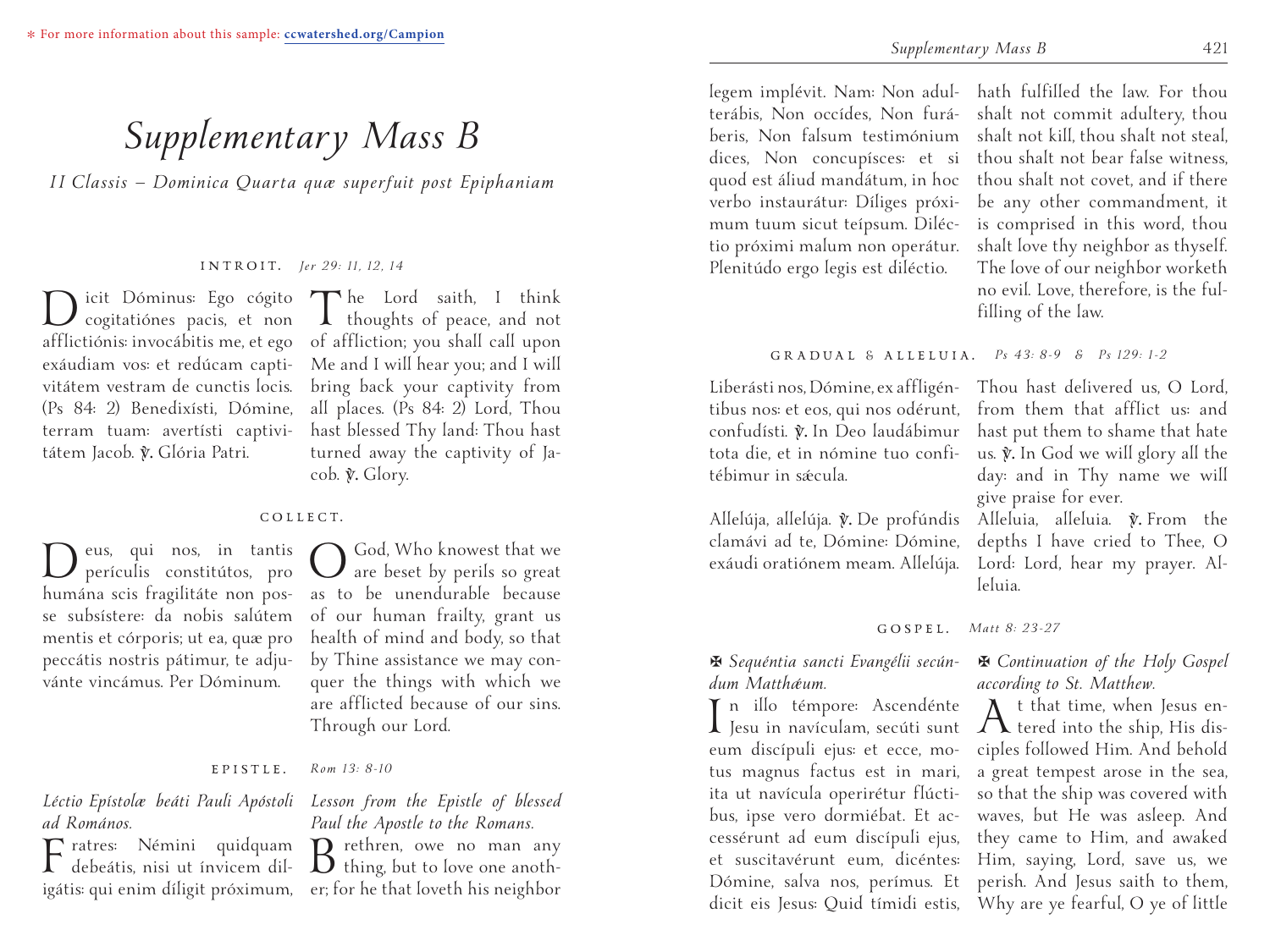obédiunt ei?

módicæ fídei? Tunc surgens, im-faith? Then rising up, He comperávit ventis et mari, et facta manded the winds and the sea, est tranquíllitas magna. Porro and there came a great calm. But hómines miráti sunt, dicéntes: the men wondered, saying, What Qualis est hic, quia venti et mare manner of man is this, for the winds and the sea obey Him?

### OFFERTORY. *Ps 129: 1-2*

ad te, Dómine.

De profúndis clamávi ad te, From the depths I have cried out Dómine: Dómine, exáudi oratió-to Thee, O Lord: Lord, hear my nem meam: de profúndis clamávi prayer: from the depths I have cried out to Thee, O Lord.

### SECRET.

Concéde, quésumus, omnípo-<br>
tens Deus: ut hujus sacrifícii Grant, we beseech Thee, almunus oblátum fragilitátem nos-fice offered to Thee, may purge tram ab omni malo purget sem-us of all evil and fortify our weak per et múniat. Per Dóminum.

nature. Through our Lord.

### COMMUNION. *Mark 11: 24*

cipiétis, et fiet vobis.

Amen, dico vobis, quidquid Amen, I say to you, whatsoever orántes pétitis, crédite, quia ac-you ask when you pray, believe that you shall receive, and it shall be done unto you.

### POSTCOMMUNION.

num.

Múnera tua nos, Deus, a May Thy gifts, O God, free<br>delectatiónibus terrénis Mus from the allurements expédiant: et cæléstibus semper of earthly things, and ever restore instáurent aliméntis. Per Dómi-us with heavenly nourishment. Through our Lord.

# *Supplementary Mass C*

*I I Classis — Dominica Quinta quæ superfuit post Epiphaniam*

# INTROIT. *Jer 29: 11, 12, 14*

Dicit Dóminus: Ego cógito The Lord saith, I think<br>cogitatiónes pacis, et non Thoughts of peace, and not afflictiónis: invocábitis me, et ego of affliction; you shall call upon exáudiam vos: et redúcam captiv-Me and I will hear you; and I will itátem vestram de cunctis locis. bring back your captivity from (Ps 84: 2) Benedixísti, Dómine, all places. (Ps 84: 2) Lord, Thou terram tuam: avertísti captivi-hast blessed Thy land: Thou hast tátem Jacob. y. Glória Patri.

turned away the captivity of Jacob.  $\hat{\mathbf{y}}$ . Glory.

### COLLECT.

F amíliam tuam, quésumus, K eep Thy family, we beseech Dómine, contínua pietáte K Thee, O Lord, with Thy concustódi: ut, quæ in sola spe grátiæ tinual mercy that, leaning only cæléstis innítitur, tua semper upon the hope of Thy heavenly protectióne muniátur. Per Dómi-grace, it may ever be defended num.

by Thy protection. Through our Lord.

## EPISTLE. *Col 3: 12-17*

*Léctio Epístolæ beáti Pauli Apóstoli Lesson from the Epistle of blessed* 

 $\Gamma$  ratres: Indúite vos sicut elécti  $\Gamma$  rethren, put ye on, as the Dei, sancti et dilecti, víscera  $\Gamma$  elect of God, holy and bemisericórdiæ, benignitátem, hu-loved, the bowels of mercy, be-

*ad Colossénses. Paul the Apostle to the Colossians.*<br> **A** ratres: Indúite vos sicut elécti **Q** rethren, put ye on, as the *Paul the Apostle to the Colossians.*

QUÆSITA JAM PRIMUM FIDES IN CORDE RADICES AGAT SECUNDA SPES CONGAUDEAT QUA MAJOR EXSTAT CARITAS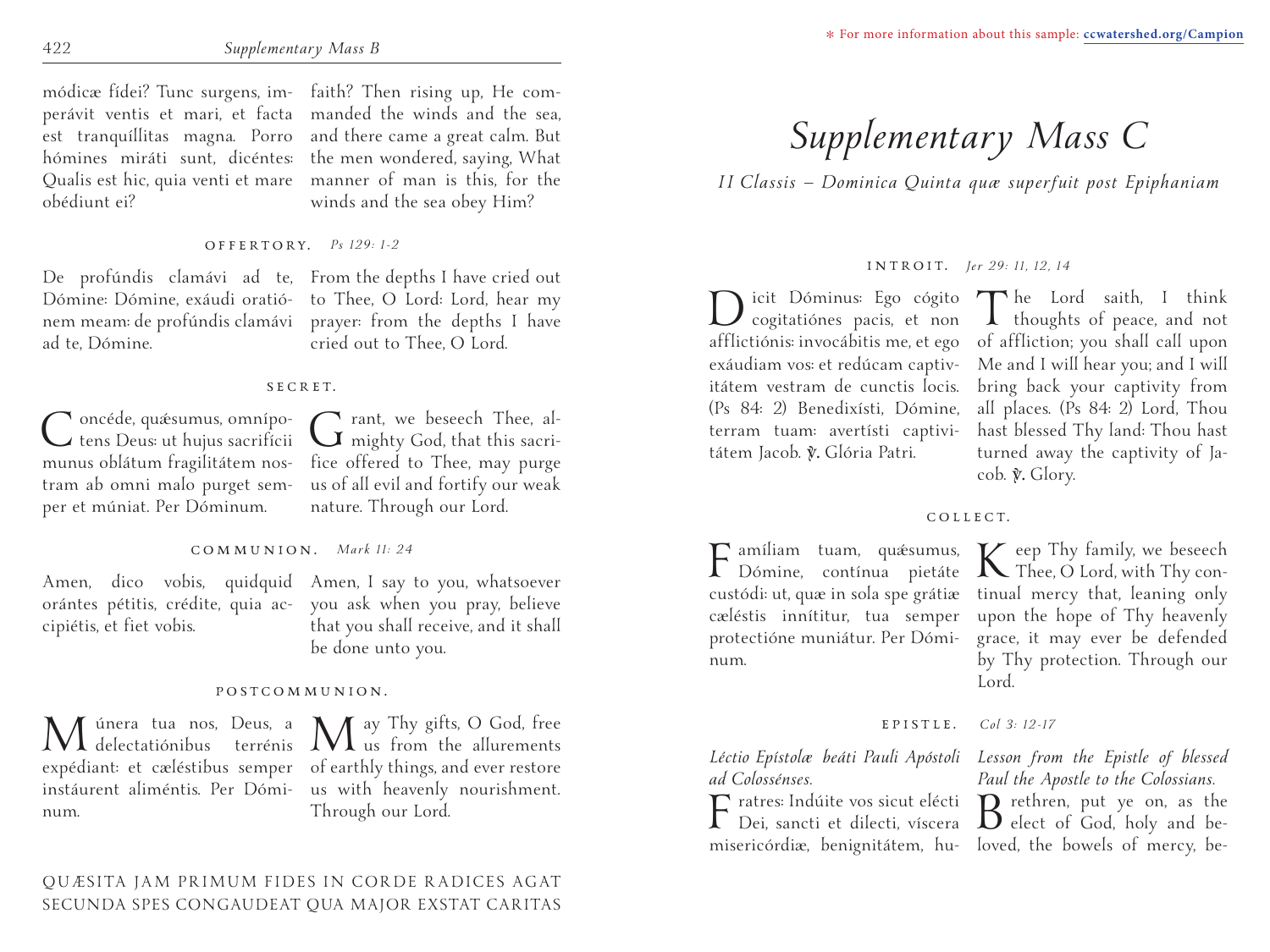trum.

militátem, modéstiam, patién-nignity, humility, modesty, patiam: supportántes ínvicem, et tience; bearing with one another, donántes vobismetípsis, si quis and forgiving one another, if any advérsus áliquem habet queré-have a complaint against another, lam: sicut et Dóminus donávit even as the Lord hath forgiven vobis, ita et vos. Super ómnia you, so you also. But above all autem hæc caritátem habéte, these things, have charity, which quod est vínculum perfectionis: is the bond of perfection: and et pax Christi exsúltet in córdi-let the peace of Christ rejoice bus vestris, in qua et vocáti estis in your hearts, wherein also you in uno córpore: et grati estóte. are called in one body: and be ye Verbum Christi hábitet in vo-thankful. Let the word of Christ bis abundánter, in omni sapién-dwell in you abundantly, in all tia, docéntes et commonéntes wisdom; teaching and admonvosmetípsos psalmis, hymnis ishing one another, in psalms, et cánticis spirituálibus, in grá-hymns, and spiritual canticles, tia cantántes in córdibus vestris singing in grace in your hearts Deo. Omne, quodcúmque fáci-to God. All whatsoever you do tis in verbo aut in ópere, ómnia in word or in work, all things do in nómine Dómini Jesu Christi, ye in the name of the Lord Jesus grátias agéntes Deo et Patri per Christ, giving thanks to God and Jesum Christum, Dóminum nos-the Father through Jesus Christ our Lord.

# GRADUAL & ALLELUIA. *Ps 43: 8-9 & Ps 129: 1-2*

tébimur in sǽcula.

Liberásti nos, Dómine, ex affligén-Thou hast delivered us, O Lord, tibus nos: et eos, qui nos odérunt, from them that afflict us: and confudísti. V. In Deo laudábimur hast put them to shame that hate tota die, et in nómine tuo confi- us.  $\tilde{v}$ . In God we will glory all the day: and in Thy name we will give praise for ever.

Allelúja, allelúja. v. De profúndis Alleluia, alleluia. v. From the clamávi ad te, Dómine: Dómine, depths I have cried to Thee, O exáudi oratiónem meam. Allelúja. Lord: Lord, hear my prayer. Alleluia.

GOSPEL. *Matt 13: 24-30*

# *dum Matthǽum.*

I n illo témpore: Dixit Jesus tur-bis parábolam hanc: Símile factum est regnum cælórum hómini, cedéntes autem servi patrisfamíin hórreum meum.

# X *Sequéntia sancti Evangélii secún-*X *Continuation of the Holy Gospel according to St. Matthew.*

qui seminávit bonum semen in ened to a man that sowed good agro suo. Cum autem dormírent seed in his field. But while men hómines, venit inimícus ejus, et were asleep, his enemy came, superseminávit zizánia in médio and oversowed cockle among the trítici, et ábiit. Cum autem crevís-wheat, and went his way, And set herba et fructum fecísset, when the blade was sprung up, tunc apparuérunt et zizánia. Ac-and had brought forth fruit, then lias, dixérunt ei: Dómine, nonne servants of the good man of the bonum semen seminásti in agro house coming, said to him, Sir, tuo? Unde ergo habet zizánia? didst thou not sow good seed in Et ait illis: Inimícus homo hoc thy field? whence then hath it fecit. Servi autem dixérunt ei: cockle? And he said to them, An Vis, imus, et collígimus ea? Et ait: enemy hath done this. And the Non: ne forte colligéntes zizá-servants said to him, Wilt thou nia eradicétis simul cum eis et that we go and gather it up? And tríticum. Sínite útraque créscere he said, No: lest perhaps gatherusque ad messem, et in témpore ing up the cockle you root up the messis dicam messóribus: Col-wheat also together with it. Suflígite primum zizánia, et alligáte fer both to grow until the harvest; ea in fascículos ad comburén-and in the time of the harvest, I dum, tríticum autem congregáte will say to the reapers, Gather up  $A_{\text{parallel}}^{\text{t that time, Jesus spoke this}}$ The kingdom of heaven is likappeared also the cockle. And the first the cockle, and bind it into bundles to burn, but the wheat gather ye into my barn.

### OFFERTORY. *Ps 129: 1-2*

De profúndis clamávi ad te, From the depths I have cried out Dómine: Dómine, exáudi oratió-to Thee, O Lord: Lord, hear my nem meam: de profúndis clamávi prayer: from the depths I have ad te, Dómine.

cried out to Thee, O Lord.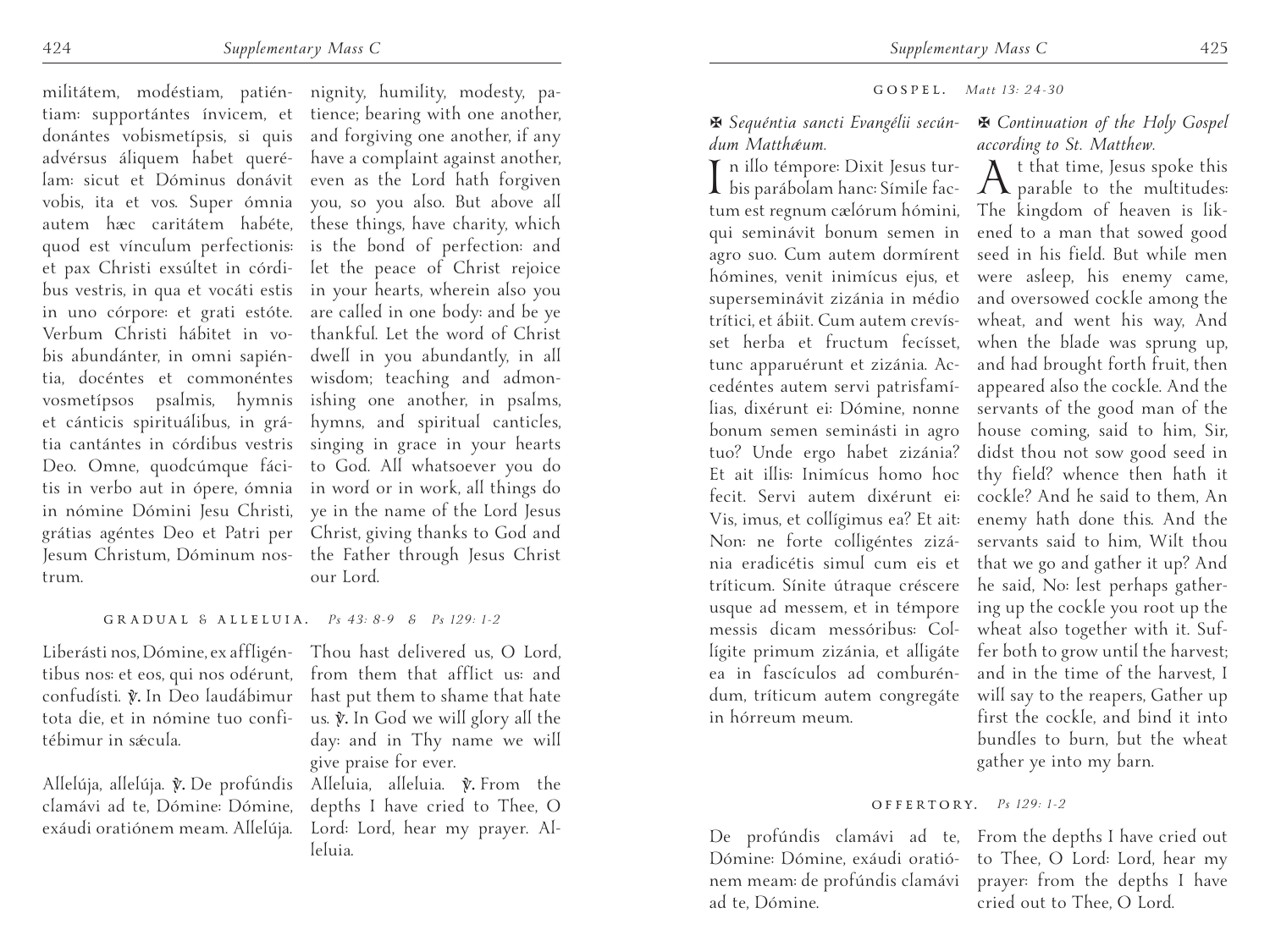### SECRET.

Hóstias tibi, Dómine, pla-catiónis offérimus: ut et delícta nostra miserátus absólvas, that Thou mayest mercifully foret nutántia corda tu dírigas. Per give our sins and direct our wa-Dóminum.

**NAT** e offer Thee, O Lord, the sacrifice of reconciliation, vering hearts. Through our Lord.

#### COMMUNION. *Mark 11: 24*

cipiétis, et fiet vobis.

Amen, dico vobis, quidquid Amen, I say to you, whatsoever orántes pétitis, crédite, quia ac-you ask when you pray, believe that you shall receive, and it shall be done unto you.

#### POSTCOMMUNION.

Q uásumus, omnípotens De-<br>us: ut illíus salutáris capiá-Dóminum.

mus efféctum, cujus per hæc ceive the effect of that salvamystéria pignus accépimus. Per tion of which we have received We pray Thee, O almighty God, that we may rethe pledge in these mysteries. Through our Lord.



# AMOR COEGIT TE TUUS MORTALE CORPUS SUMERE UT NOVUS ADAM REDDERES QUOD VETUS ILLE ABSTULERAT

# *Supplementary Mass D*

*I I Classis — Dominica Sexta quæ superfuit post Epiphaniam*

#### INTROIT. *Jer 29: 11, 12, 14*

Dicit Dóminus: Ego cógito The Lord saith, I think<br>cogitatiónes pacis, et non Thoughts of peace, and not afflictiónis: invocábitis me, et ego of affliction; you shall call upon exáudiam vos: et redúcam captiv-Me and I will hear you; and I will itátem vestram de cunctis locis. bring back your captivity from (Ps 84: 2) Benedixísti, Dómine, all places. (Ps 84: 2) Lord, Thou terram tuam: avertísti captivi-hast blessed Thy land: Thou hast tátem Jacob. y. Glória Patri.

turned away the captivity of Jacob.  $\hat{\mathbf{y}}$ . Glory.

### COLLECT.

Præsta, quǽsumus, omnípo-tens Deus: ut, semper rationabília meditántes, quæ tibi sunt ing our thoughts on reasonable plácita, et dictis exsequámur et things, we may both in word and factis. Per Dóminum.

Grant, we beseech Thee, al-mighty God, that, ever fixin deed do what is pleasing to Thee. Through our Lord.

### EPISTLE. *I Thess 1: 2-10*

*Léctio Epístolæ beáti Pauli Apóstoli Lesson from the Epistle of blessed ad Thessalonicénses.*

 $\Gamma$  ratres: Grátias ágimus Deo  $B$  rethren, we give thanks to semper pro ómnibus vobis,  $B$  God for you all, making a rememóriam vestri faciéntes in membrance of you in our prayers oratiónibus nostris sine inter-without ceasing; being mindful of missióne, mémores óperis fídei the work of your faith, and labor, vestræ, et labóris, et caritátis, et and charity, and of the enduring

*Paul the Apostle to the Thessalonians.*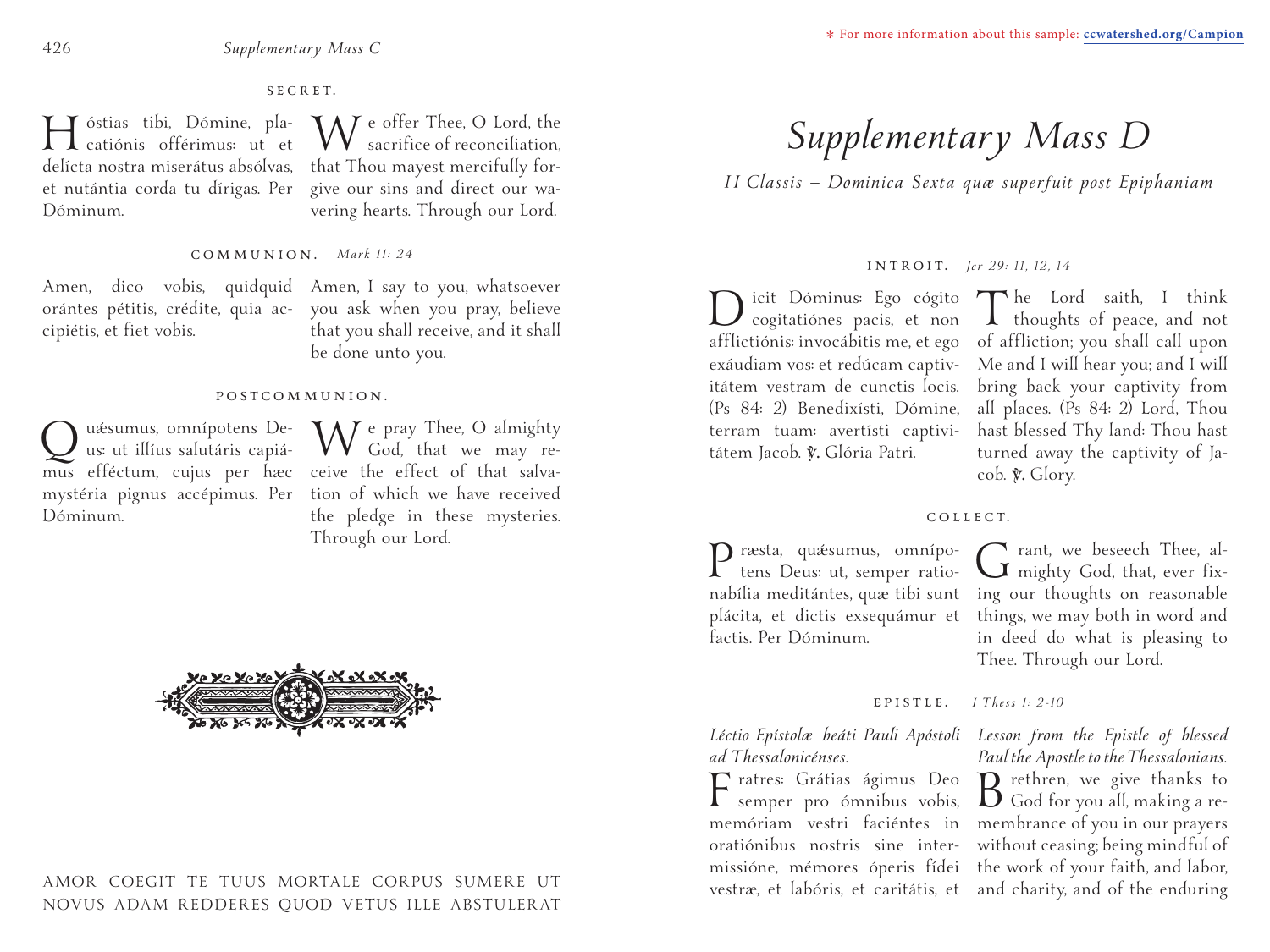sustinéntiæ spei Dómini nostri of the hope of Our Lord Jesus Jesu Christi, ante Deum et Patrem Christ before God and our Fanostrum: sciéntes, fratres, dilécti ther: knowing, brethren, beloved a Deo, electiónem vestram: quia of God, your election; for our Evangélium nostrum non fuit ad gospel hath not been unto you vos in sermóne tantum, sed et in in word only, but in power also, virtúte, et in Spíritu Sancto, et and in the Holy Ghost, and in in plenitúdine multa, sicut scitis much fullness, as you know what quales fuérimus in vobis propter manner of men we have been vos. Et vos imitatóres nostri facti among you for your sakes. And estis, et Dómini, excipiéntes ver-you became followers of us and bum in tribulatióne multa, cum of the Lord; receiving the word gáudio Spíritus Sancti: ita ut facti in much tribulation, with joy of sitis forma ómnibus credéntibus the Holy Ghost: so that you were in Macedónia et in Achája. A vo-made a pattern to all that believe, bis enim diffamátus est sermo in Macedonia and in Achaia. For Dómini, non solum in Macedó-from you was spread abroad the nia et in Achája, sed et in omni word of the Lord, not only in loco fides vestra, quæ est ad Macedonia and Achaia, but also Deum, profécta est, ita ut non sit in every place, your faith which nobis necésse quidquam loqui. is towards God, is gone forth; so Ipsi enim de nobis annúntiant, that we need not to speak any qualem intróitum habuérimus ad thing. For they themselves relate vos: et quómodo convérsi estis ad to us, what manner of entering Deum a simulácris, servíre Deo in we had unto you; and how vivo et vero, et exspectáre Fílium ye turned to God from idols, to ejus de cælis (quem suscitávit ex serve the living and true God, mórtuis) Jesum, qui erípuit nos and to wait for His Son from ab ira ventúra.

heaven (whom He raised from the dead), Jesus Who hath delivered us from the wrath to come.

#### GRADUAL & ALLELUIA. *Ps 43: 8-9 & Ps 129: 1-2*

Liberásti nos, Dómine, ex affligén-Thou hast delivered us, O Lord, tibus nos: et eos, qui nos odérunt, from them that afflict us: and confudísti. V. In Deo laudábimur hast put them to shame that hate

tota die, et in nómine tuo confi- us.  $\tilde{v}$ . In God we will glory all the tébimur in sǽcula.

Allelúja, allelúja. *y*. De profúndis clamávi ad te, Dómine: Dómine, exáudi oratiónem meam. Allelúja. Lord: Lord, hear my prayer. Al-

I n illo témpore: Dixit Jesus turbis parábolam hanc: Símile est regnum cælórum grano sinápis, quod accípiens homo

implerétur quod dictum erat per Prophétam dicéntem: Apériam in parábolis os meum, eructábo abscóndita a constitutióne

mundi.

*dum Matthǽum.*

GOSPEL. *Matt 13: 31-35*

leluia.

#### X *Sequéntia sancti Evangélii secún-*X *Continuation of the Holy Gospel according to St. Matthew.*

day: and in Thy name we will

Alleluia, alleluia.  $\hat{y}$ . From the depths I have cried to Thee, O

give praise for ever.

seminávit in agro suo: quod man took and sowed in his field: mínimum quidem est ómnibus which is the least indeed of all semínibus: cum autem créverit, seeds; but when it is grown up, it majus est ómnibus oléribus, is greater than all herbs, and beet fit arbor, ita ut vólucres cæli cometh a tree; so that the birds véniant et hábitent in ramis ejus. of the air come, and dwell in the Aliam parábolam locútus est branches thereof. Another pareis: Símile est regnum cælórum able He spoke to them: The kingferménto, quod accéptum múlier dom of heaven is like to leaven, abscóndit in farínæ satis tribus, which a woman took and hid donec fermentátum est totum. in three measures of meal, until Hæc ómnia locútus est Jesus the whole was leavened. All these in parábolis ad turbas: et sine things Jesus spoke in parables to parábolis non loquebátur eis: ut the multitudes, and without par- $A_{\text{parallel}}^{\text{t that time, Jesus spoke this}}$ The kingdom of heaven is like to a grain of mustard seed, which a ables He did not speak to them; that it might be fulfilled which was spoken by the prophet, saying, I will open my mouth in parables, I will utter things hidden from the foundation of the world.